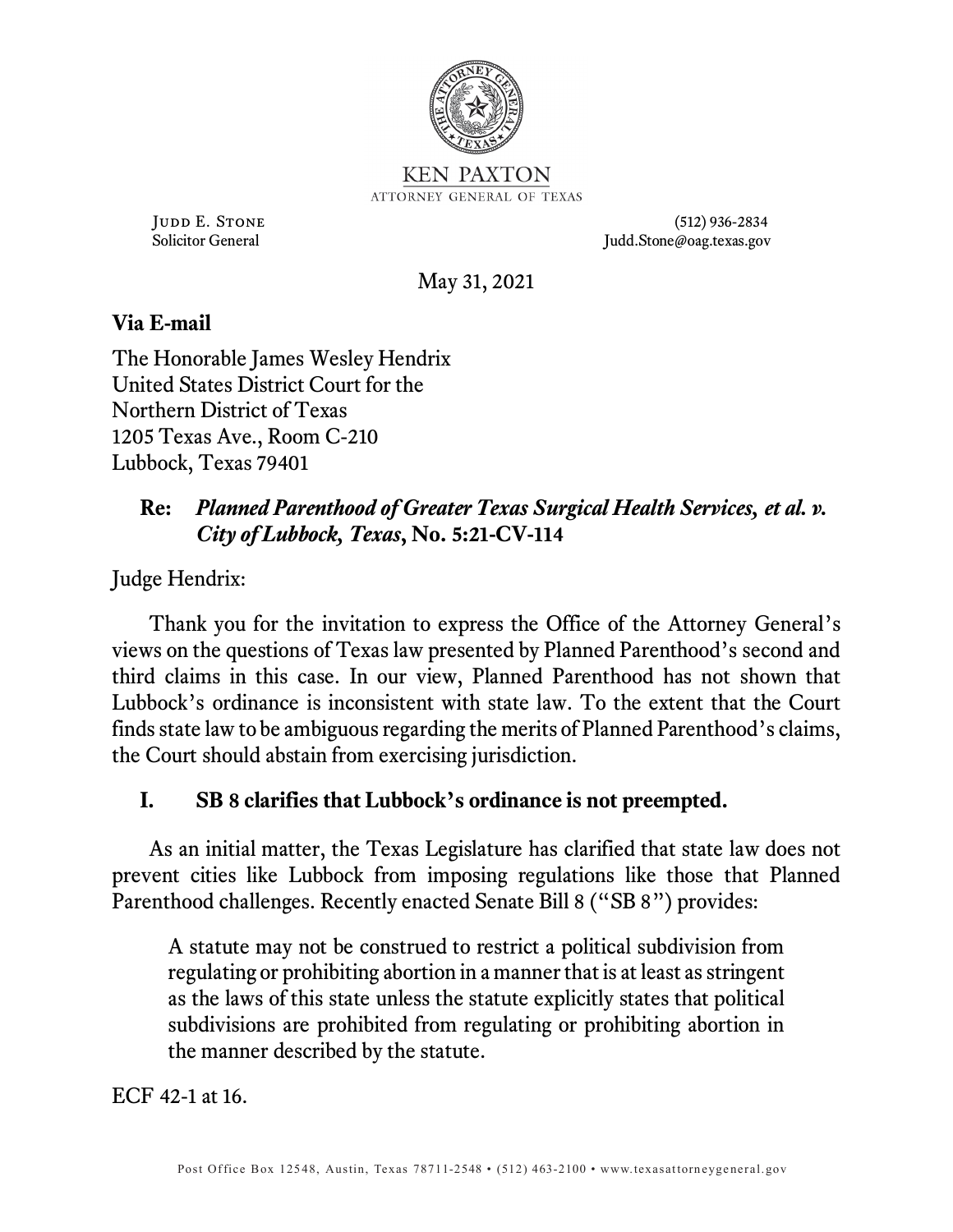The thrust of Planned Parenthood's allegations is that Lubbock's ordinance is preempted because it is more "stringent" than state law. Consequently, SB 8 will control Planned Parenthood's claims following its effective date of September 1, 2021. Planned Parenthood has not identified a statute that "explicitly states that political subdivisions are prohibited from regulating or prohibiting abortion"—let alone one that prohibits the type of regulations at issue here. *Id.* Planned Parenthood's claims therefore fail on the merits no later than September 1, 2021.

SB 8 is relevant even before its effective date. Under Texas law, when a laterenacted statute clarifies the meaning of earlier statutes, it is "highly persuasive," even if it does not technically control. *Calvert v. Marathon Oil Co.*, 389 S.W.2d 153, 158 (Tex. App.—Austin 1965, writ ref'd n.r.e.); *see also Sharp v. House of Lloyd, Inc.*, 815 S.W.2d 245, 249 n.4 (Tex. 1991).

This section of SB 8 does not alter state abortion regulations; instead, it guarantees local authority in a particular regard—the regulation of abortion—unless another state law "explicitly states" that a political subdivision is prohibited from regulating or prohibiting abortion in a specific way. ECF 42-1 at 16. Thus, even if it "is not [yet] controlling," SB 8 is "highly persuasive" evidence that pre-existing statutes should only be understood as preempting local regulation or prohibition of abortion to the extent they explicitly do so. *Calvert*, 389 S.W.2d at 158. Planned Parenthood's claim to the contrary is without merit.

## **II. Planned Parenthood cannot plead an ultra vires claim against Lubbock.**

Count Two of Planned Parenthood's complaint—what it calls a "State Law— Ultra Vires" claim, ECF 1 ¶¶ 42-43—fails for at least three independent reasons.

*First*, the claim falters from the start because Planned Parenthood has sued a governmental entity (*i.e.*, the City of Lubbock). *Id.* ¶ 13. But "suits complaining of ultra vires actions may not be brought against a governmental unit, but must be brought against the allegedly responsible government actor in his official capacity." *Patel v. Tex. Dep't of Licensing & Regul.*, 469 S.W.3d 69, 76 (Tex. 2015); *see also City of El Paso v. Heinrich*, 284 S.W.3d 366, 373 (Tex. 2009).

*Second*, Planned Parenthood argues that, as a general matter, "[t]he Texas Local Government Code permits municipalities to adopt ordinances, but nowhere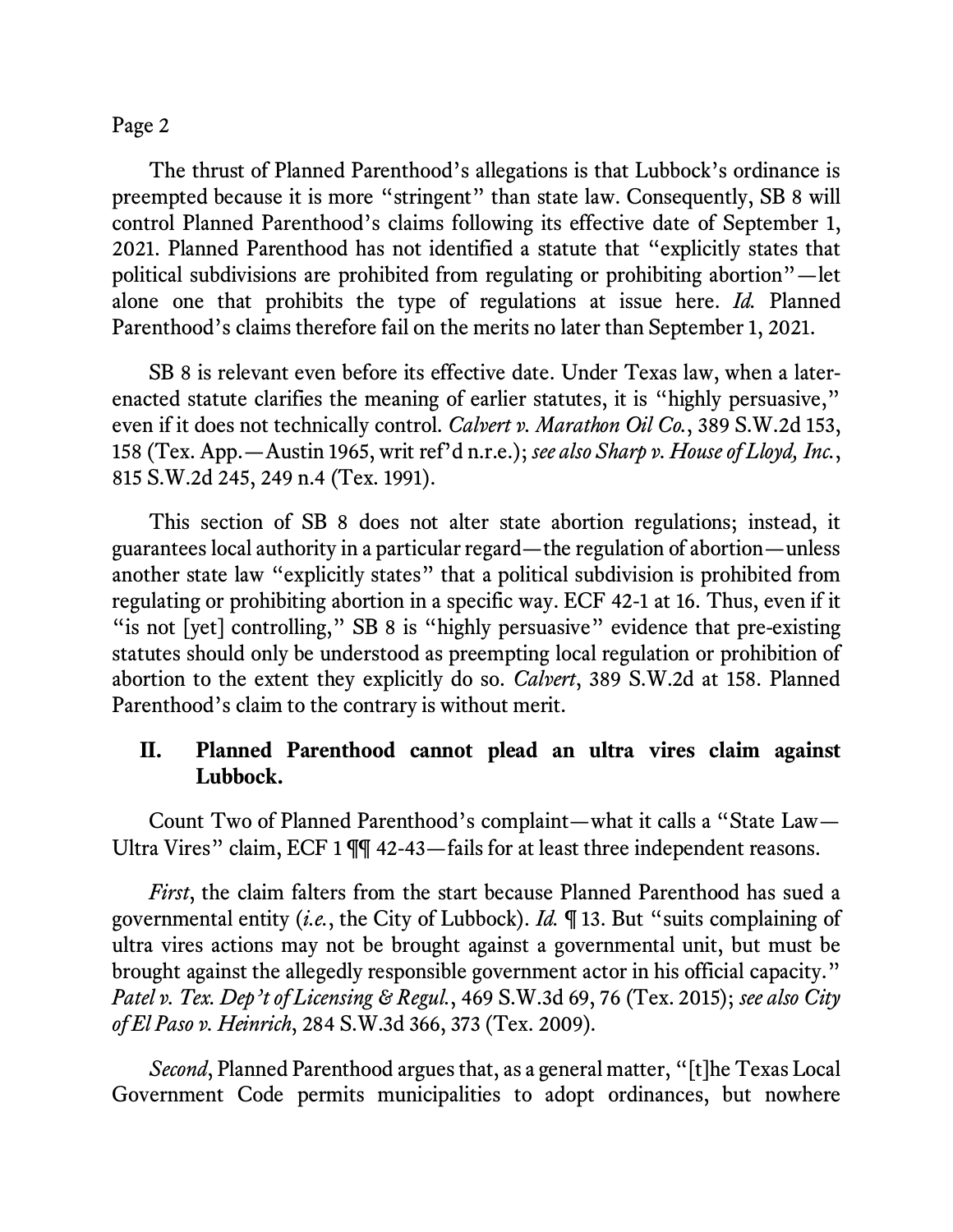specifies a power to use ordinances to create civil liability between private parties." ECF 13 at 19–20. Here, Planned Parenthood has the standard backward.

Lubbock is a "home rule city." *See Wilson v. Andrews*, 10 S.W.3d 663, 666 (Tex. 1999) (footnote omitted). Home-rule cities may exercise legislative power generally, subject only to specific limitations imposed by the Legislature. *Republic Waste Services of Tex., Ltd. v. Tex. Disposal Sys., Inc.*, 848 F.3d 342, 344-45 (5th Cir. 2016).[1](#page-2-0) Thus, Lubbock does not need to identify a state law authorizing the ordinance; rather, Planned Parenthood must identify a state law prohibiting the ordinance.

Planned Parenthood next complains that "although the Code authorizes 'a municipality' to 'enforce each . . . ordinance . . . and . . . punish a violation' thereof, it nowhere authorizes municipalities to delegate enforcement to private parties through civil actions." ECF 13 at 20. That theory fails for the same reason. As explained above, Lubbock need not identify a provision of the code that "authorizes" its ordinance. *See also* Tex. Loc. Gov't Code § 51.072(b).

*Third*, at least two key premises of Planned Parenthood's argument are wrong. Citing *City of Corpus Christi v. Texas Driverless Co.*, 190 S.W.2d 484 (Tex. 1945), Planned Parenthood principally argues that "'only the [state] legislature is authorized to change the common law' to expand 'tort' liability." ECF 13 at 19; *see also* ECF 1 ¶ 42. But the opinion Planned Parenthood quotes merely described a litigant's argument. Indeed, the *Texas Driverless Co.* court expressly concluded that it "need not" decide the city's authority to expand tort liability beyond that provided at common law "since the questioned ordinance has not at all undertaken to enlarge the common law liability of the owners of rented automobiles." 190 S.W.2d at 485. At most, *Texas Driverless Co.* stands for the proposition that both sides in this case have respectable arguments to make about the scope of a city's authority to expand tort liability.

In any event, *Texas Driverless Co.* is somewhat beside the point. Lubbock's ordinance does not displace the common-law treatment of abortion. In the light of the state statutes governing abortion in Texas, Planned Parenthood does not argue that common-law rules apply today. And if the common law does not apply in this area, the ordinance by necessity does not displace it.

<span id="page-2-0"></span><sup>&</sup>lt;sup>1</sup> There are exceptions to this doctrine, but none are pertinent here.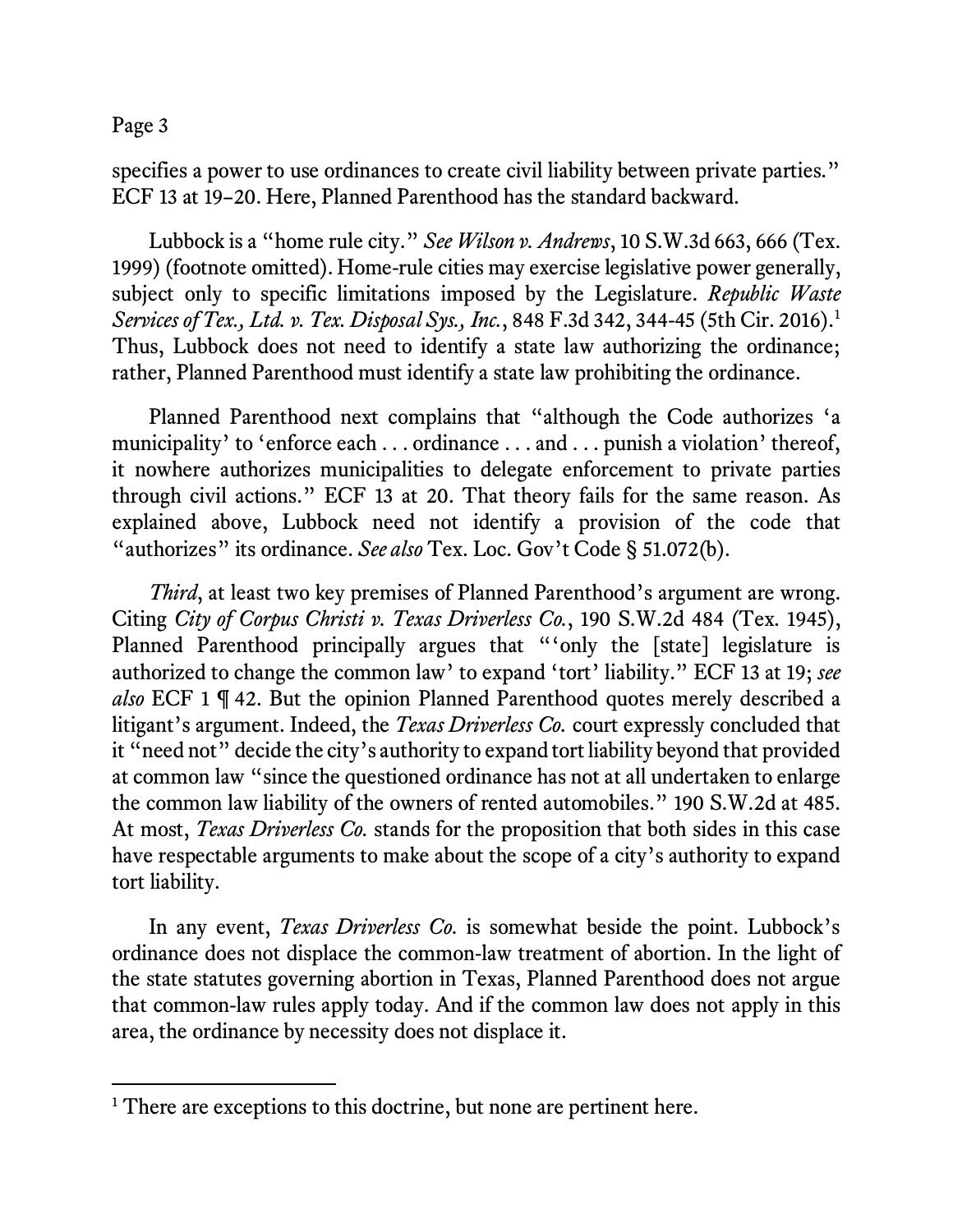Equally off-base is Planned Parenthood's argument that an authorization "to 'enforce'" cannot delegate the power to create a private cause of action. ECF 13 at 20. The most famous authorization "to enforce"—Congress's power "to enforce, by appropriate legislation, the provisions of" the Fourteenth Amendment, *see* U.S. Const. amend. XIV, § 5—authorized the very private cause of action on which Planned Parenthood relies for its federal claim: 42 U.S.C. § 1983. *See Lugar v. Edmondson Oil Co.*, 457 U.S. 922, 934 (1982); ECF 1 ¶ 6.

#### **III. There is no inconsistency between state and local abortion laws.**

Planned Parenthood's third claim also fails because it has not pointed to any state law with which Lubbock's ordinance is inconsistent. "Under article XI, section 5 of the Texas Constitution, home-rule cities have broad discretionary powers provided that no ordinance 'shall contain any provision inconsistent with the Constitution of the State, or of the general laws enacted by the Legislature of this State.'" *City of Richardson v. Responsible Dog Owners of Tex.*, 794 S.W.2d 17, 19 (Tex. 1990). Texas courts therefore seek to reconcile allegedly conflicting state and local laws. *Id*. In Count Three, Planned Parenthood advances two preemption theories. *See* ECF 1 ¶¶ 44–47. Even without SB 8, both preemption theories would fail because Lubbock's ordinance is entirely consistent with state law.

*First*, Planned Parenthood points to Texas Penal Code section 1.08, which provides that "[n]o governmental subdivision or agency may enact or enforce a law that makes any conduct covered by this code an offense subject to a criminal penalty." *See* ECF 13 at 21. Lubbock's ordinance does not make any conduct "subject to a criminal penalty." At the outset, the ordinance only provides for a financial penalty for its violation, ECF 1-1 at 4 (citing Tex. Loc. Gov't Code § 54.001(b)(1)). And it prohibits enforcement by any public actor. *Id*. at 4–5. Given that only public prosecutors may enforce criminal laws, this prohibition precludes the ordinance from subjecting any conduct to a criminal penalty.

*Second*, Planned Parenthood points to Texas's wrongful-death statute, which does not prohibit abortion. *See* ECF 13 at 21–22. But the omission of abortion from a particular state statute does not amount to precluding local regulation of abortion altogether. The Legislature could have easily prohibited local regulations on abortion; it did not. As Planned Parenthood does not claim that the wrongful-death statute field-preempts local abortion ordinances, the statute should not be construed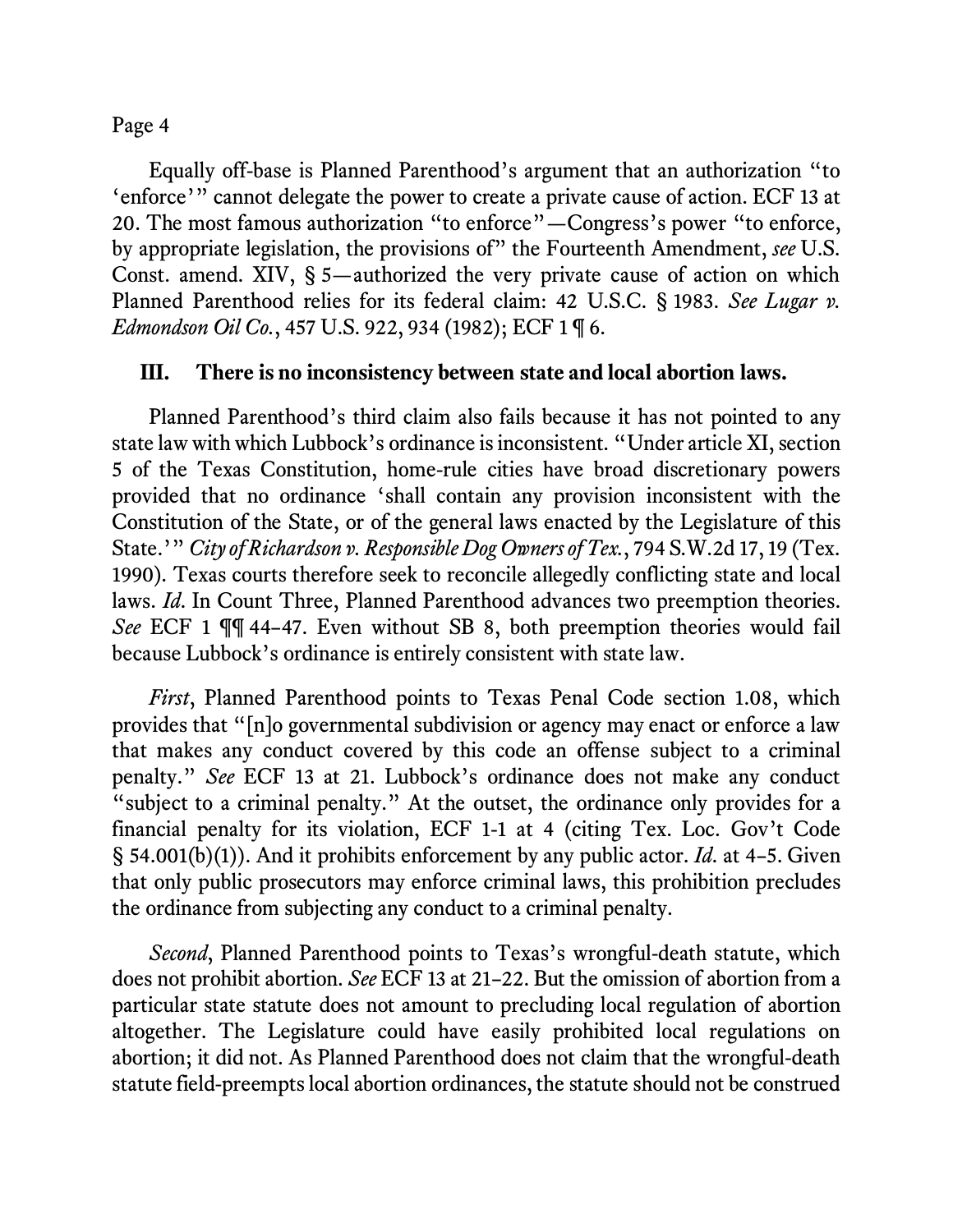to prevent interstitial local regulations. *Cf. Morales v. Trans World Airlines, Inc.*, 504 U.S. 374, 378–79 (1992) ("To ensure that the States would not undo federal deregulation with regulation of their own, the [Airline Deregulation Act] included a pre-emption provision, prohibiting the States from enforcing any law 'relating to rates, routes, or services' of any air carrier.").

In sum, "[a] reasonable construction of" both the state laws Planned Parenthood cites and Lubbock's ordinance "allows both to be given effect because they are not inconsistent." *Responsible Dog Owners of Tex.*, 794 S.W.2d at 19. It is easy to simultaneously comply with a state law that exempts abortions from its requirements and a local ordinance regulating abortions.[2](#page-4-0) Because Planned Parenthood can follow Lubbock's ordinance while complying with state law, its third claim also fails.

# **IV. If the Court does not reject Planned Parenthood's claims on the merits, it should decline supplemental jurisdiction and abstain.**

The Office of the Attorney General believes that state law is clear enough for this Court to reject Planned Parenthood's claims on the merits. But to the extent the Court finds state law ambiguous, it should abstain from resolving these state-law questions.

In this case, analyzing the validity of Lubbock's ordinance under state law requires consideration of an ordinance (Lubbock's) and a state law (SB 8), neither of which have been interpreted in Texas state courts. If the Court decides that Planned Parenthood's "claim raises a novel or complex issue of State law," it can decline supplemental jurisdiction. 28 U.S.C. § 1367(c)(1).

The potential complexity of Planned Parenthood's state-law claims would also support abstention for its federal-law claim. In *Railroad Commission of Texas v. Pullman Co.*, the plaintiffs "assailed [a state agency's] order as unauthorized by Texas law as well as violative of the Equal Protection, the Due Process and the

<span id="page-4-0"></span><sup>&</sup>lt;sup>2</sup> Preemption can also occur where a local law prohibits something that state law expressly authorizes. Even though it is technically possible to comply with both provisions, a state law expressly authorizing conduct preempts local laws that sharply curtail or prohibit it precisely because the state law expressly allows conduct that the local law does not. That situation is not implicated here.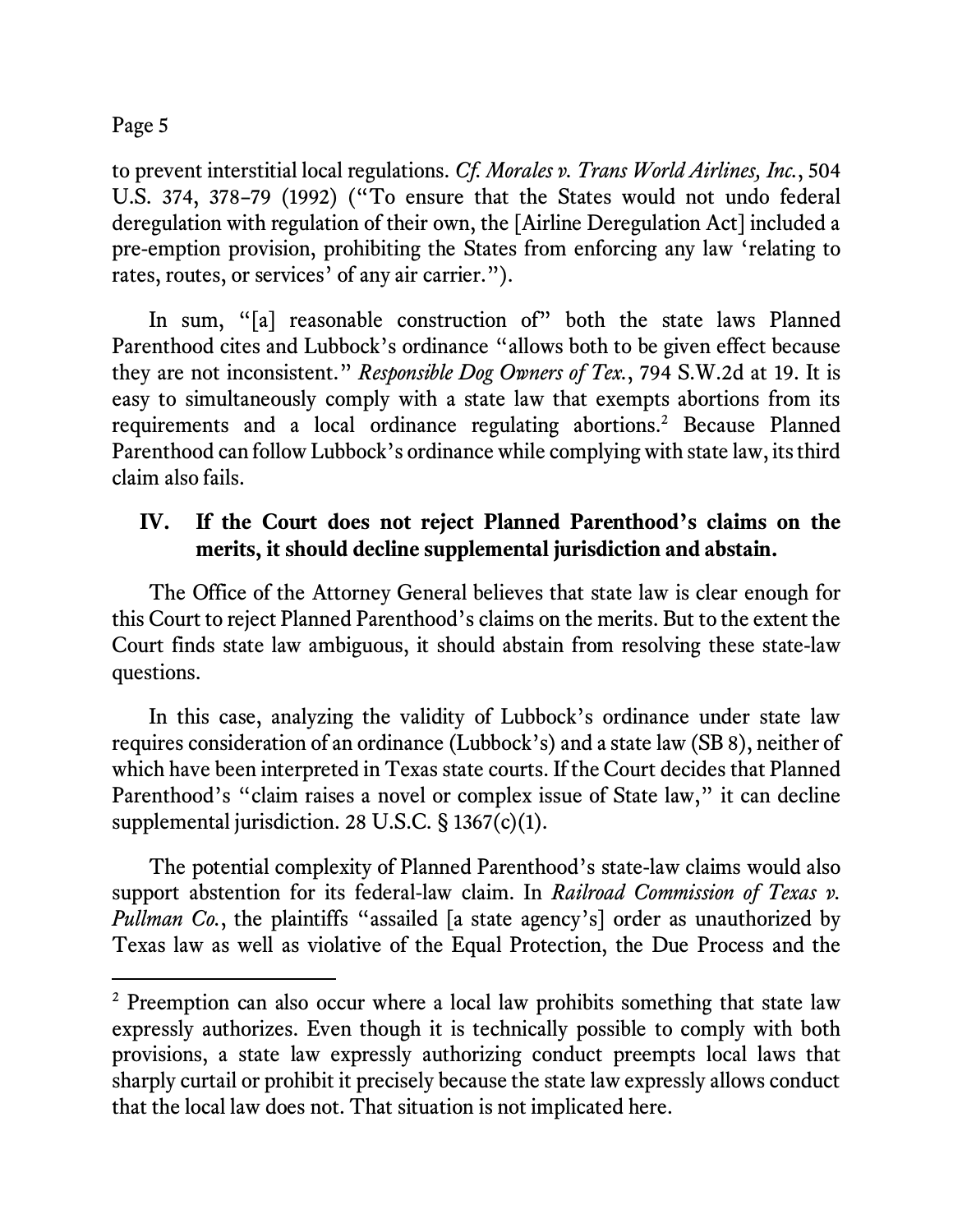Commerce Clauses of the Constitution." 312 U.S. 496, 498 (1941). The Court abstained for two reasons.

*First*, whether Texas law authorized the agency's order was "doubtful," *id.* at 499, and resolution of that doubtful matter belonged to the state courts, not federal courts. "[N]o matter how seasoned the judgment of the district court may be, it cannot escape being a forecast [of state law] rather than a determination." *Id.* "The last word on the meaning of [the Texas statute], and therefore the last word on the statutory authority of the [state agency] in this case, belongs" not to the federal courts "but to the supreme court of Texas." *Id.* at 499–500.

*Second*, resolution of the state-law issue could have obviated the need to resolve the federal constitutional question. "If there was no warrant in state law for the [state agency's] assumption of authority there is an end of the litigation; the constitutional issue does not arise." *Id.* at 501; *see also Palmer v. Jackson*, 617 F.2d 424, 428 (5th Cir. 1980).

*Pullman* abstention is appropriate here. Planned Parenthood claims that Lubbock's ordinance is "unauthorized by Texas law." *Pullman*, 312 U.S. at 498; *see* ECF 13 at 19 (arguing that "the City has no authority under Texas law to create civil liability between private parties"). "If there [is] no warrant in state law for" Lubbock's ordinance, "there is an end of the litigation; the constitutional issue does not arise." 312 U.S. at 501.

Planned Parenthood contends that *Pullman* abstention cannot be based on the fact that "the state law challenged in the federal case might be invalid under *state* law." ECF 45 at 2. But that contradicts *Pullman* itself. *See Pullman*, 312 U.S. at 498 (noting the state-law issue was whether a state agency's order was "unauthorized by Texas law").

Finally, Planned Parenthood relies on several cases in warning that abstaining here would extend *Pullman* beyond its limits. Planned Parenthood is mistaken. It is true that abstention may not be appropriate when the only state-law issue is the validity of a statute under a "broad" state constitutional provision, such as one guaranteeing equal protection or due process. *Examining Bd. of Eng'rs, Architects & Surveyors v. Flores de Otero*, 426 U.S. 572, 598 (1976) (rejecting abstention where the state-law issue was that the challenged law "might conflict with the cited broad and sweeping [state] constitutional provisions" prohibiting discrimination and requiring